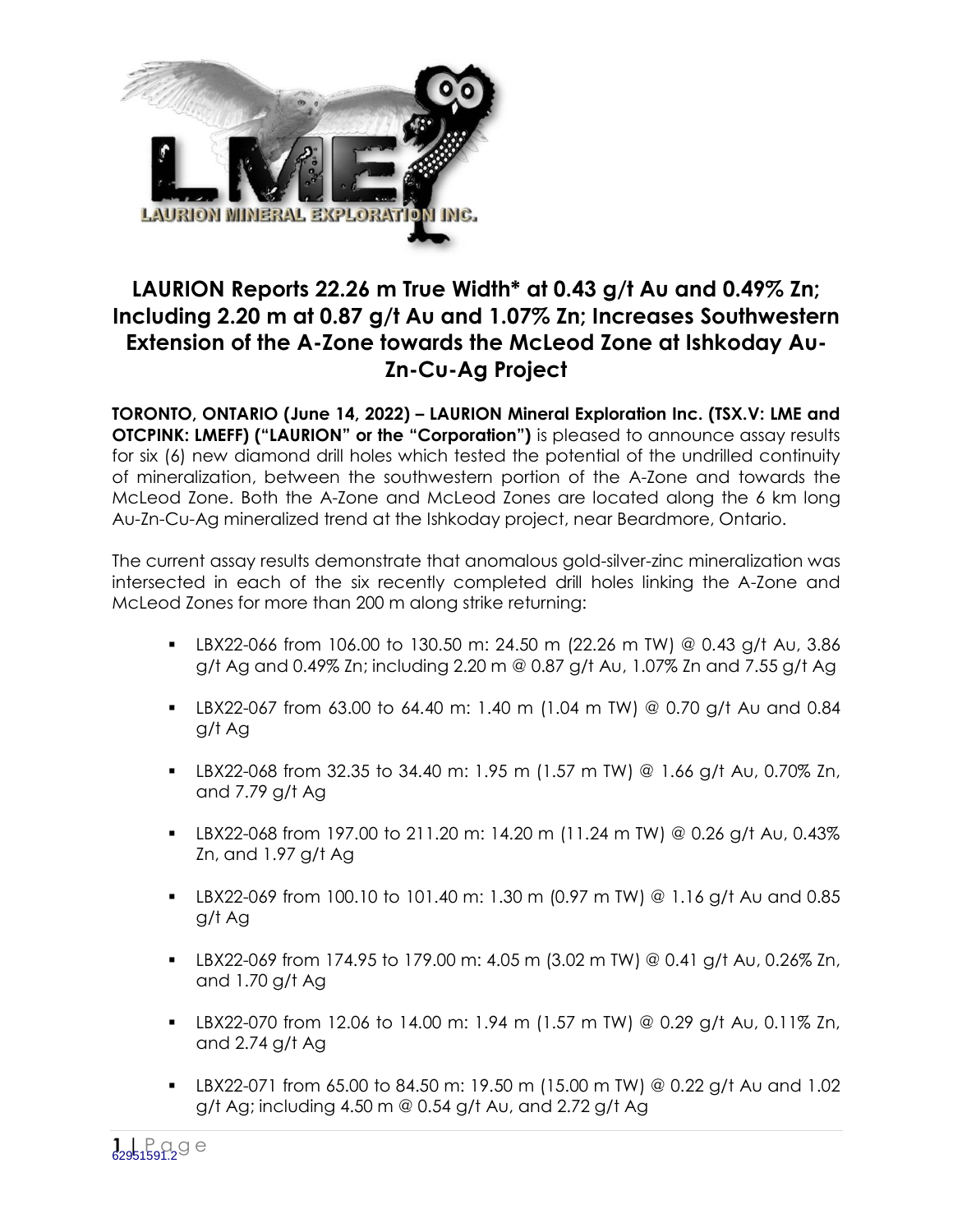LBX22-071 from 126.30 to 138.00 m: 11.70 m (8.92 m TW) @ 0.31 g/t Au, and 2.11 g/t Ag; including 5.30 m @ 0.51 g/t Au, and 3.65 g/t Ag, and 2.80 m @ 0.82 g/t Au; 1.09% Zn, and 5.41 g/t Ag.

This area remains open to the southwest, and at depth.

# **Current Drilling and Objectives**

 A total of 11,892 m in thirty-eight (38) diamond drill holes have been drilled to date with assays pending for twelve (12) drill holes in the McLeod Zone to test the continuity to the southwest where the stacked veins coincide with a large magnetic high anomaly. Seven (7) drill holes are planned in this area.

| Hole ID   | From<br>(m) | To<br>(m) | Core<br>Length<br>(m) | <b>True</b><br><b>Width</b><br>(m) | Au<br>(g/t) | Zn<br>(%) | Cu<br>(%) | Ag<br>(g/t) |
|-----------|-------------|-----------|-----------------------|------------------------------------|-------------|-----------|-----------|-------------|
| LBX22-066 | 85.10       | 88.50     | 3.40                  | 3.09                               | 0.13        | 0.11      | 0.01      | 1.76        |
| LBX22-066 | 96.50       | 100.00    | 3.50                  | 3.18                               | 0.51        | 0.20      | 0.01      | 1.16        |
| LBX22-066 | 106.00      | 130.50    | 24.50                 | 22.26                              | 0.43        | 0.49      | 0.03      | 3.86        |
| including | 106.00      | 110.70    | 4.70                  |                                    | 1.13        | 0.30      | 0.03      | 3.19        |
| including | 109.00      | 111.50    | 2.50                  |                                    | 1.66        | 0.14      | 0.03      | 10.66       |
| including | 114.00      | 117.70    | 3.70                  |                                    | 0.58        | 1.62      | 0.10      | 6.53        |
| including | 115.50      | 117.70    | 2.20                  |                                    | 0.87        | 1.07      | 0.07      | 7.55        |
| including | 126.00      | 130.50    | 4.50                  |                                    | 0.50        | 0.89      | 0.01      | 4.29        |
| LBX22-066 | 205.00      | 210.50    | 5.50                  | 4.99                               | 0.12        | 0.05      | 0.01      | 0.67        |
| LBX22-067 | 63.00       | 64.40     | 1.40                  | 1.04                               | 0.70        | 0.01      | 0.00      | 0.84        |
| LBX22-067 | 148.00      | 150.90    | 2.90                  | 2.15                               | 0.14        | 0.03      | 0.00      | 0.45        |
| LBX22-068 | 32.35       | 34.30     | 1.95                  | 1.57                               | 1.66        | 0.70      | 0.13      | 7.79        |
| LBX22-068 | 140.80      | 144.20    | 3.40                  | 2.71                               | 0.65        | 0.84      | 0.06      | 4.75        |
| including | 140.80      | 143.00    | 2.20                  |                                    | 0.95        | 1.27      | 0.09      | 6.31        |
| LBX22-068 | 169.50      | 173.00    | 3.50                  | 2.78                               | 0.37        | 0.02      | 0.00      | 0.54        |
| LBX22-068 | 197.00      | 211.20    | 14.20                 | 11.24                              | 0.26        | 0.43      | 0.03      | 1.97        |
| including | 205.50      | 208.30    | 2.80                  |                                    | 0.55        | 0.52      | 0.06      | 3.47        |
| LBX22-068 | 247.20      | 250.55    | 3.35                  | 2.64                               | 0.60        | 0.01      | 0.00      | 1.05        |
| LBX22-068 | 259.00      | 261.94    | 2.94                  | 2.31                               | 0.30        | 0.01      | 0.00      | 0.76        |
| LBX22-069 | 16.80       | 20.00     | 3.20                  | 2.43                               | 0.05        | 0.28      | 0.01      | 0.92        |
| LBX22-069 | 100.10      | 101.40    | 1.30                  | 0.97                               | 1.16        | 0.01      | 0.00      | 0.85        |
| LBX22-069 | 132.00      | 134.00    | 2.00                  | 1.50                               | 0.17        | 0.42      | 0.03      | 1.63        |
| LBX22-069 | 138.50      | 140.00    | 1.50                  | 1.12                               | 0.24        | 0.01      | 0.00      | 0.70        |
| LBX22-069 | 155.90      | 158.80    | 2.90                  | 2.17                               | 0.04        | 0.16      | 0.01      | 0.55        |
| LBX22-069 | 174.95      | 179.00    | 4.05                  | 3.02                               | 0.41        | 0.26      | 0.01      | 1.70        |
| including | 174.95      | 178.00    | 3.05                  |                                    | 0.36        | 0.34      | 0.02      | 1.89        |
| LBX22-070 | 12.06       | 14.00     | 1.94                  | 1.57                               | 0.29        | 0.11      | 0.07      | 2.74        |
| LBX22-070 | 43.90       | 45.21     | 1.31                  | 1.06                               | 0.18        | 0.02      | 0.02      | 1.30        |

## **Highlights of A-Zone Extension Assay Results**

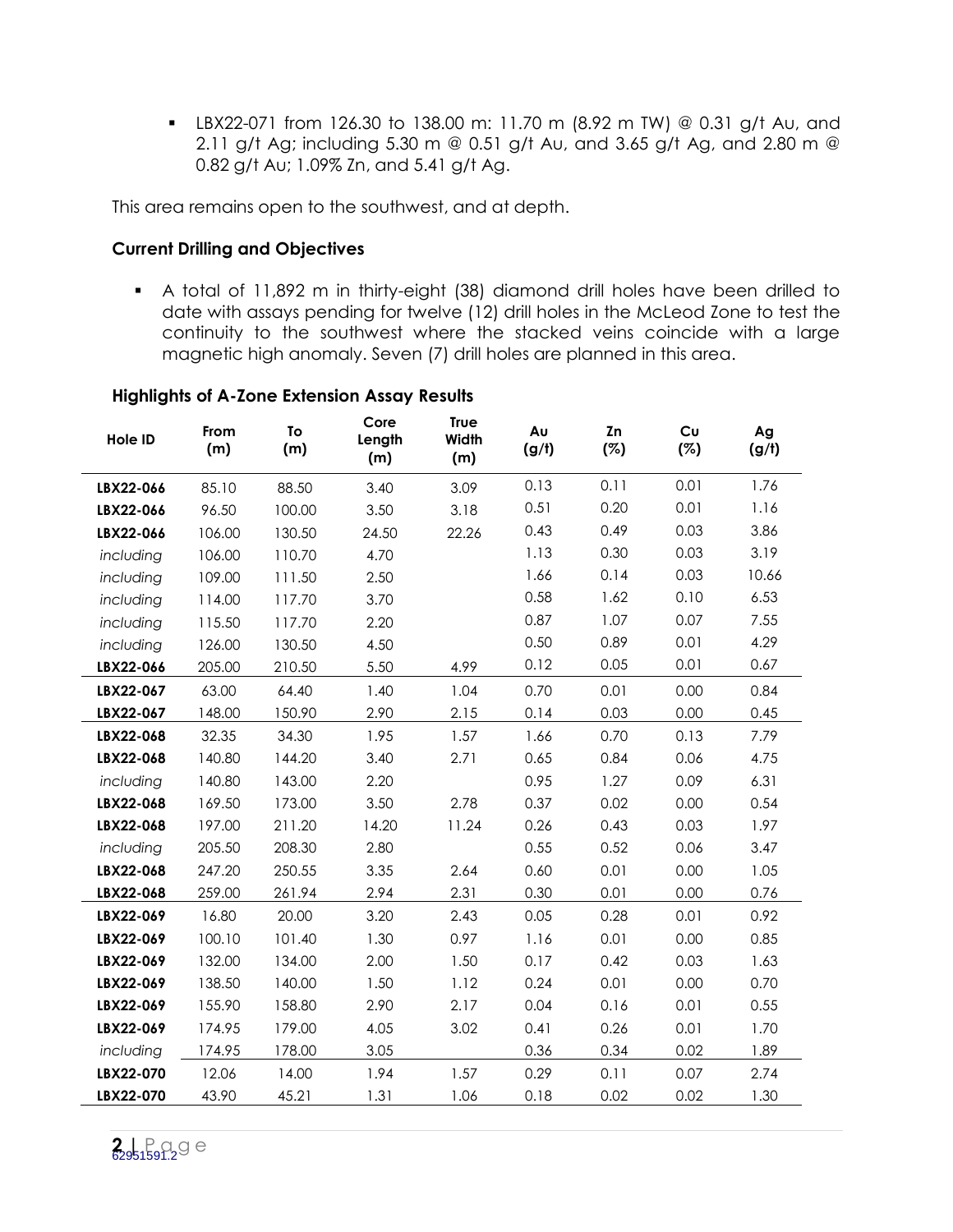| LBX22-071 | 34.00  | 36.60  | 2.60  | 1.99  | 0.19 | 0.01 | 0.01 | 0.85 |
|-----------|--------|--------|-------|-------|------|------|------|------|
| LBX22-071 | 65.00  | 84.50  | 19.50 | 15.00 | 0.22 | 0.04 | 0.01 | 1.02 |
| including | 65.00  | 69.50  | 4.50  |       | 0.54 | 0.02 | 0.03 | 2.72 |
| including | 65.00  | 66.90  | 1.90  |       | 0.94 | 0.01 | 0.02 | 0.91 |
| including | 72.00  | 76.50  | 4.50  |       | 0.25 | 0.05 | 0.01 | 0.87 |
| LBX22-071 | 92.00  | 94.50  | 2.50  | 1.92  | 0.18 | 0.03 | 0.02 | 1.18 |
| LBX22-071 | 115.00 | 116.70 | 1.70  | 1.30  | 0.29 | 0.59 | 0.02 | 2.14 |
| LBX22-071 | 126.30 | 138.00 | 11.70 | 8.92  | 0.31 | 0.30 | 0.02 | 2.11 |
| including | 129.20 | 134.50 | 5.30  |       | 0.51 | 0.63 | 0.04 | 3.65 |
| including | 30.70  | 133.50 | 2.80  |       | 0.82 | 1.09 | 0.06 | 5.41 |

**\* True widths are calculated based on an average dip of 70° towards N330° for the mineralized zones**

## **Sampling Analysis and Laboratory**

Samples from the 2022 drilling were cut and sent for analysis. Preparation and analysis were completed at the Actlabs (ISO 9001:2015) laboratory in Thunder Bay. Actlabs is an internationally recognized laboratory that provides geochemical sample preparation, analytical procedures, and data management solutions.

LAURION uses a quality assurance/quality control (QA/QC) program that monitors the chain of custody of samples and includes the insertion of blanks (5% of the announced results), duplicates (3% of the announced results), and standard reference material (5% of the announced results) in each batch of samples sent for analysis. Drill core is photographed, logged, and cut in half with one half retained in a secured location for verification purposes and one half shipped for analysis.

The entire sample is crushed to 80% passing 2 mm and a riffle split of 250 grams is taken and pulverized to 95% passing 105 µm (RX1). Samples are analyzed by four-acid digestion/ICP-MS package for 36 elements (1F2). Additionally, samples are analyzed for Au using a firing assay from a 50-gram pulp (1A2B-50). Overlimit samples values for zinc (>1%) and Pb (>0.5%) are re-assayed using a four-acid digestion overlimit method with ICP-AES 9 (8-4 Acid over limit).

No QA/QC issues were noted with the results reported herein.

#### **Qualified Person**

The technical contents of this release were reviewed and approved by Ron Avery, PGeo, a consultant to LAURION, and a qualified person as defined by National Instrument 43-101.

# *About LAURION Mineral Exploration Inc.*

The Corporation is a junior mineral exploration and development company listed on the TSXV under the symbol LME and on the OTCPINK under the symbol LMEFF. The Corporation currently has 252,522,613 outstanding shares, of which approximately 81%